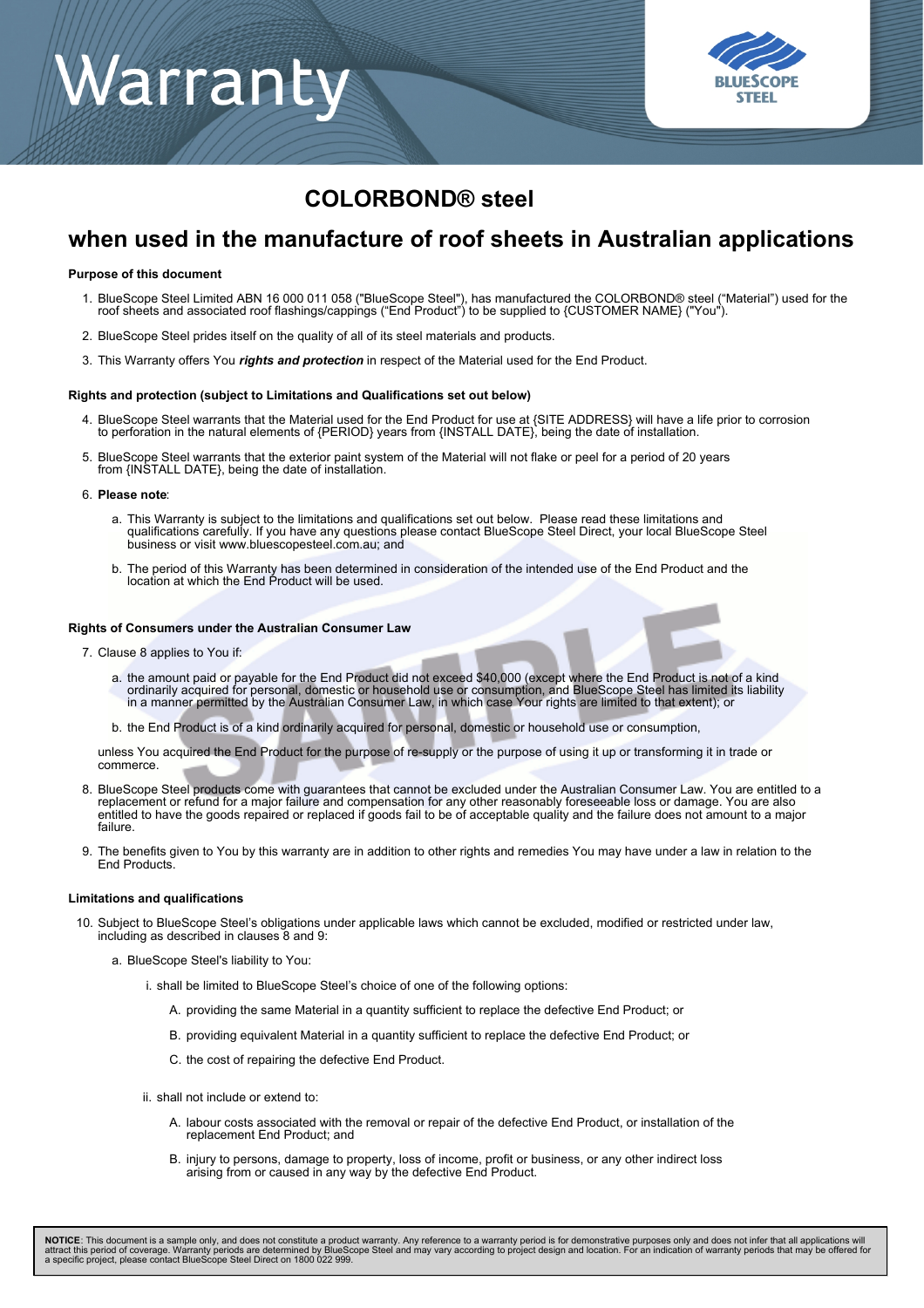## Warranty



- b. This warranty does not cover corrosion to perforation, paint flaking or peeling, wholly or partly due to an event or cause beyond the reasonable control of BlueScope Steel, including without limitation each of the following:
	- i. defects attributed to faulty design, method of manufacture or installation of the End Product;
	- ii. mechanical, chemical or other damage sustained during transport, handling, storage, erection or subsequent to erection;
	- iii. attack from chemical or other agents (including sunscreen), fumes, liquids or solids other than direct rain or run-off falling onto the End Product;
	- iv. contact with soil, ash, fertilizer, moisture retaining substances, lead or copper and other dissimilar metals, chemical agents, liquid from copper flashings or copper pipes, green or wet timber or treated timber. Refer to Corrosion Technical Bulletin CTB-12 *"Dissimilar Metals"* and CTB-13 *"Contact with Timber"*, which are available from [www.bluescopesteel.com.au](http://www.bluescopesteel.com.au), for further information;
	- failure to remove debris and/or allow free drainage of water (including condensation) from all surfaces of the End Product; v.
	- vi. failure to replace corroded fasteners;
	- vii. corrosion arising within the lapped areas of end-lapped sheets. Refer to Corrosion Technical Bulletin CTB-8 *"Building Applications"*, which is available from [www.bluescopesteel.com.au](http://www.bluescopesteel.com.au), for further information;
	- viii. installations subject to severe marine or unusually corrosive environments at any time in the future;
	- ix. accidental or intentional damage by a person or animal;
	- x. with regard to paint flake and peel, the branded surface of the End Product;
	- earthquakes, hurricanes, tornadoes, cyclones, typhoons, gales, lightning, hail, fires, flood and other similarly xi. extreme "acts of God".
- c. This Warranty does not cover nor extend to, in respect of the exterior paint system, normal weathering which includes a natural reduction in paint gloss and a natural colour change of the paint finish.
- This Warranty does not cover against aesthetic surface corrosion including paint blistering, white corrosion products or red rust on cut edges. d.
- e. This Warranty does not cover against paint flake and peel arising from paint blistering, white corrosion product or red rust.
- f. The application of post paint treatments or systems to the End Product will invalidate this Warranty.
- g. For this Warranty to be and remain effective, the following must occur:
	- the Material must be prime material and have an official COLORBOND® steel brand;
	- ii. the Material must be installed, used and maintained in strict accordance with, in order of preference, BlueScope Steel guidelines including all relevant Technical Bulletins and Corrosion Technical Bulletins, which are available from <u>www.bluescopesteel.com.au</u>, all applicable industry standards and the Building Code of Australia current at the date of installation. Where no standard applies, the Material must be installed in strict accordance with the Manufacturer's published installation guidelines current at the time of installation;
	- iii. all flashings, fasteners or components fixed to or used with the Material must be manufactured from materials approved by BlueScope Steel. Refer to Corrosion Technical Bulletin CTB-12 *"Dissimilar Metals"*, and Technical Bulletin TB-16 *"Fasteners for Roofing and Walling Product – Selection Guide"* which are available from [www.bluescopesteel.com.au](http://www.bluescopesteel.com.au), for further information;
	- iv. flashings/cappings must be manufactured with branded COLORBOND® steel. Flashings/cappings include, ridge capping, roll top ridge capping, barge capping, valley flashing must be exposed to direct natural rainfall;
	- v. the Material, as supplied, must not at any time come into contact with an incompatible material; and
	- the End Product must be maintained in accordance with BlueScope Steel's maintenance guidelines as published in Technical Bulletin TB-4 *"Maintenance of COLORBOND® steel and ZINCALUME® steel"* which is available from [www.bluescopesteel.com.au](http://www.bluescopesteel.com.au)</u>. This includes a minimum 6-monthly washing with fresh water of those areas not normally exposed to rain. vi.
- h. This Warranty excludes all other warranties, conditions, offers, promises or assurances, whether express or implied, except to the extent that such warranties, conditions, offers promises or assurances, cannot by virtue of law be so excluded.
- If BlueScope Steel provides You with new Materials (whether of the same or equivalent material) to replace the defective End Product covered by this Warranty, the new Materials will be covered by this Warranty for the remainder of its term as if the new Materials were the original Materials. BlueScope Steel will not provide You with a new Warranty in relation to the new Materials provided to You in accordance with this Warranty. i.
- j. BlueScope Steel reserves the right to inspect the premises at which the End Product have been or will be used as part of

**NOTICE**: This document is a sample only, and does not constitute a product warranty. Any reference to a warranty period is for demonstrative purposes only and does not infer that all applications will<br>attract this period